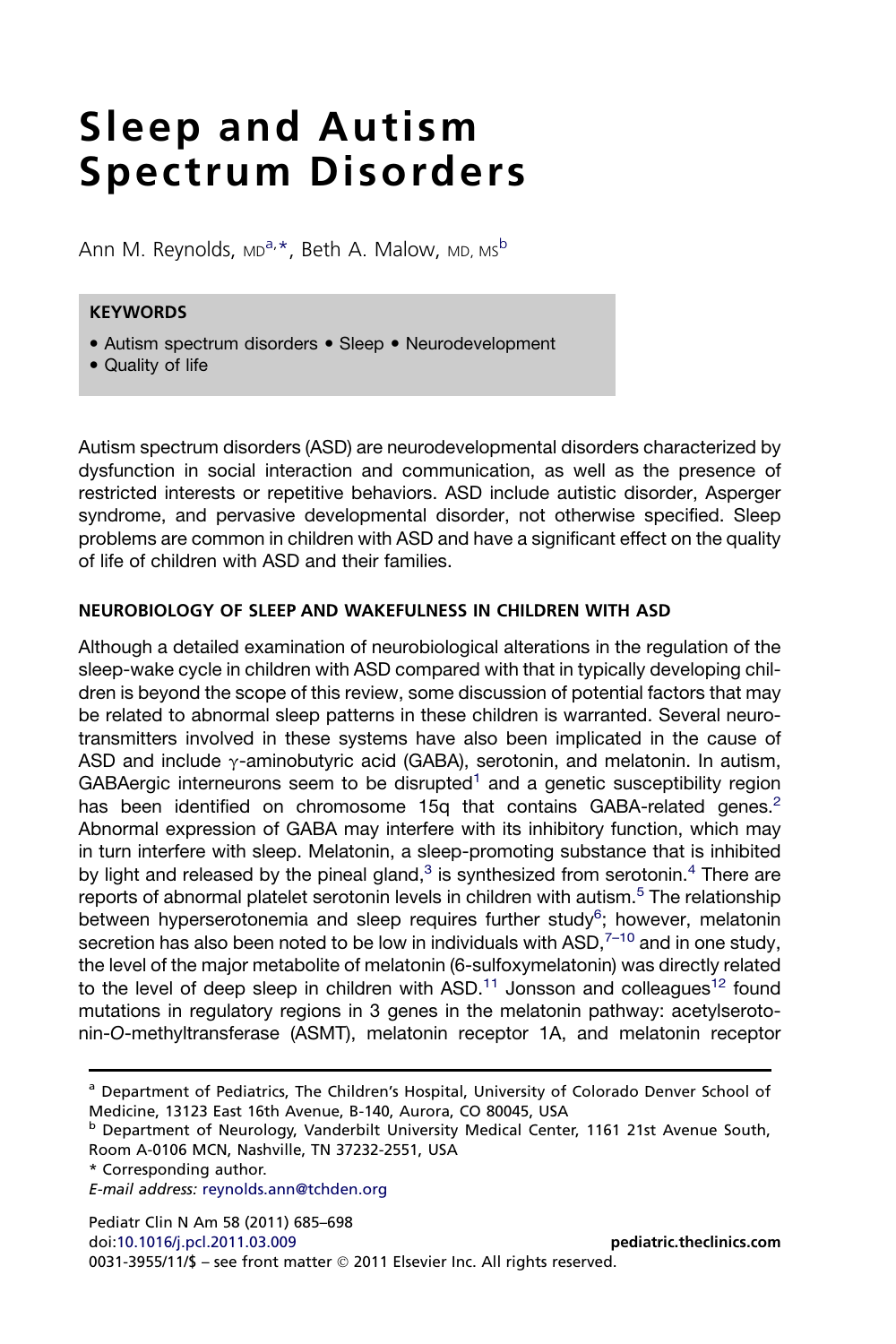1B in children with ASD, whereas Cai and colleagues<sup>[13](#page-10-0)</sup> found a higher rate of abnor-malities in ASMT in children with ASD compared with controls. Melke and colleagues<sup>[8](#page-10-0)</sup> also found ASMT polymorphisms and lower levels of ASMT activity in children with ASD. In contrast, Toma and colleagues<sup>[14](#page-10-0)</sup> examined ASMT variants in Finnish, Italian, and multiplex European families and found no differences from controls. Nonetheless, these findings are provocative and suggest that ASMT variability contributes to abnormalities in the synthesis of serotonin to melatonin. Treatment with melatonin has also been found to be helpful in treating insomnia in children with ASD (see later discussion). Other genes worthy of study in children with autism and insomnia include clock genes that regulate sleep phase (eg, Per 3 is associated with delayed sleep phase) or sleep duration (eg, BMAL and CRY are associated with short sleep duration); however, the function of these genes on sleep is still being explored.<sup>[15](#page-10-0)</sup> It is expected that a better understanding of these genetic variations and their effects on sleep will lead to better treatments in the future.

# PREVALENCE OF SLEEP PROBLEMS IN ASD

Sleep problems are common in children with ASD, with prevalence rates of approximately 50% to 80% compared with 9% to 50% in children with typical development.[16–19](#page-10-0) Children with ASDs are also reported to have sleep problems more frequently than children with other developmental disabilities.<sup>[20,21](#page-11-0)</sup> Although children with developmental disorders in general have a high rate of sleep problems, children with autism differ within that group. Although lower cognitive level and younger age are associated with the presence of higher rates of sleep problems in other developmental disorders, these associations are not necessarily seen in ASD.<sup>[17,22,23](#page-10-0)</sup> Cognitive level and age do not always predict severity of sleep problems in ASD because children with high-functioning autism and Asperger syndrome have a high rate of sleep disturbance as well. $^{24}$  In one series, parents of younger children (<8 years) reported more severe sleep concerns than parents of older children.[25](#page-11-0) However, a larger series comparing children younger and older than 8 years found no age differences, with the exception that behavioral sleep problems, including limit-setting sleep disorder and sleep-onset association disorder, were more common in the younger group. These discrepancies may reflect differences in methodology and the heterogeneity in this population.

### EFFECTS OF SLEEP PROBLEMS IN CHILDREN WITH ASD

Sleep disturbances may contribute to stress in families of children with ASD and developmental disabilities. Parents of children with ASD who report sleep problems in their children also report more frequent daily stress and more intense hassles. $26$ Quine<sup>[27](#page-11-0)</sup> found a correlation between sleep problems in children with developmental disorders and maternal stress and parental sleep disruption. Sleep problems may worsen daytime behavior in individuals with developmental disabilities<sup>[28](#page-11-0)</sup> and in chil-dren with epilepsy.<sup>[29](#page-11-0)</sup> Behavioral issues such as inattention and hyperactivity may be worsened by the presence of sleep disorders such as sleep disordered breathing.<sup>[30,31](#page-11-0)</sup> In ASD, short sleep duration has been associated with higher rates of stereotypic behavior, as well as higher overall autism severity scores and social skills deficits.<sup>[32](#page-11-0)</sup> Sleep problems have been associated with increased repetitive behaviors and need for sameness on the Repetitive Behavior Scale<sup>[33](#page-11-0)</sup>; however, the relationship may also have been moderated by level of cognitive ability in that particular study. It is critical to identify and address sleep problems in children with ASD because of the effect on health and quality of life in both the children and their parents.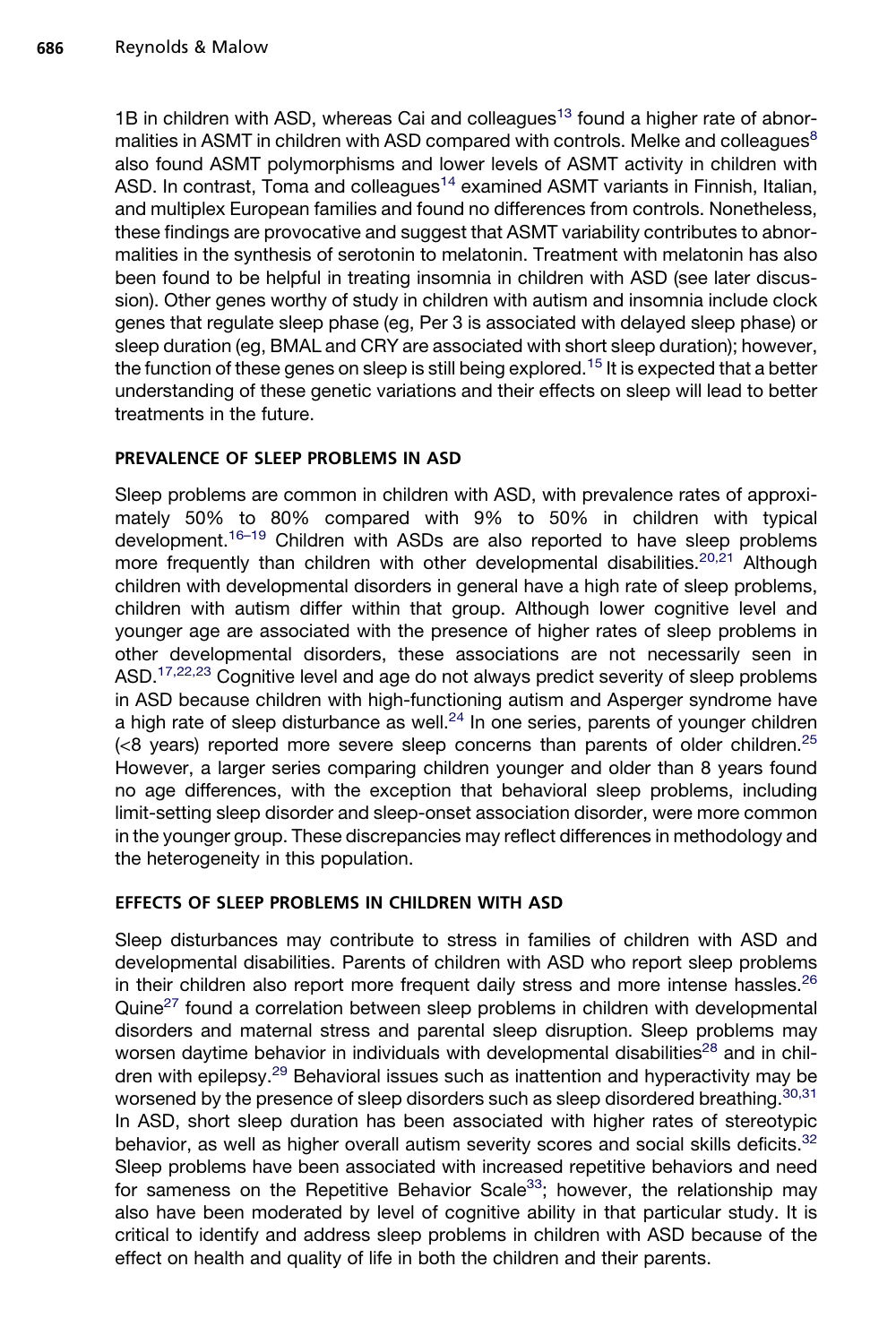# TYPES OF SLEEP DISORDERS IN CHILDREN WITH ASD Insomnia

Symptoms of insomnia, defined as difficulty initiating or maintaining sleep, are the major sleep concerns reported by parents of children with ASD. Questionnaires and sleep diaries completed by parents have shown that children with ASD are more likely to exhibit insomnia with prolonged sleep latency (time to fall asleep), bedtime resistance, decreased sleep efficiency (decreased time asleep in relation to time in bed), decreased sleep duration and continuity, and increased awakenings.[16,17,22,34](#page-10-0) Overall, sleep-onset insomnia (difficulty falling asleep) is more prevalent, compared with sleep maintenance insomnia (difficulty staying asleep),  $17,34$  although children with ASD frequently experience aspects of both.

Insomnia is a symptom with many causes, and the causes of insomnia in ASD are multifactorial. They include neurobiological factors such as aberrations in neurotransmitter systems that promote sleep and establish a regular sleep-wake cycle (eg, melatonin) and medical disorders that disrupt sleep continuity (eg, neurologic conditions such as epilepsy, gastrointestinal disorders such as reflux, and primary sleep disorders such as sleep apnea). Psychiatric comorbidities, including anxiety/depression, attention-deficit/hyperactivity disorder (ADHD), and obsessive/repetitive behavior, can also contribute to insomnia and may also be exacerbated by insomnia. Medications used to treat seizures and psychiatric conditions can also disrupt sleep. The core behavioral deficits associated with ASD may also impede the establishment of sound bedtime behaviors and routines. For example, children with ASD may have difficulty with emotional regulation (eg, ability to calm self) or transitioning from preferred or stimulating activities to sleep. Children with ASD can also perseverate on an activity or thought that can interfere with settling for sleep. Because of deficits in communication skills, children with ASD may not readily understand the expectations of parents related to going to bed and falling asleep. Sorting out the cause of insomnia in children with ASD can be challenging, especially because multiple issues may be contributing to the sleep problems simultaneously.

# Sleep Disordered Breathing

Sleep disordered breathing encompasses disorders related to airway obstruction and includes obstructive sleep apnea (OSA). Although not necessarily more common in autism, sleep disordered breathing is common in the general pediatric population and can adversely affect daytime behavior, contributing to sleepiness or ADHD symp-toms, with improvement after adenotonsillectomy.<sup>[31,35,36](#page-11-0)</sup> Hypotonia, which can be seen in children with ASD and other developmental disorders, can also contribute to sleep disordered breathing. Therefore, it is important to recognize sleep disordered breathing in this population. In one report, treatment of OSA in a child with ASD improved daytime behaviors.<sup>[37](#page-11-0)</sup>

# Parasomnias

# Non–rapid eye movement arousal disorders

The non–rapid eye movement (NREM) arousal disorders, such as night terrors, sleep walking, and confusional arousals, usually occur in the first half of the night and during deeper levels of NREM (ie, deep, slow wave, or  $\delta$ ) sleep. Although they have not been extensively studied in children with ASD, some (but not all) studies report more parasomnias in individuals with ASD than in comparison groups[.20,24,25,38](#page-11-0)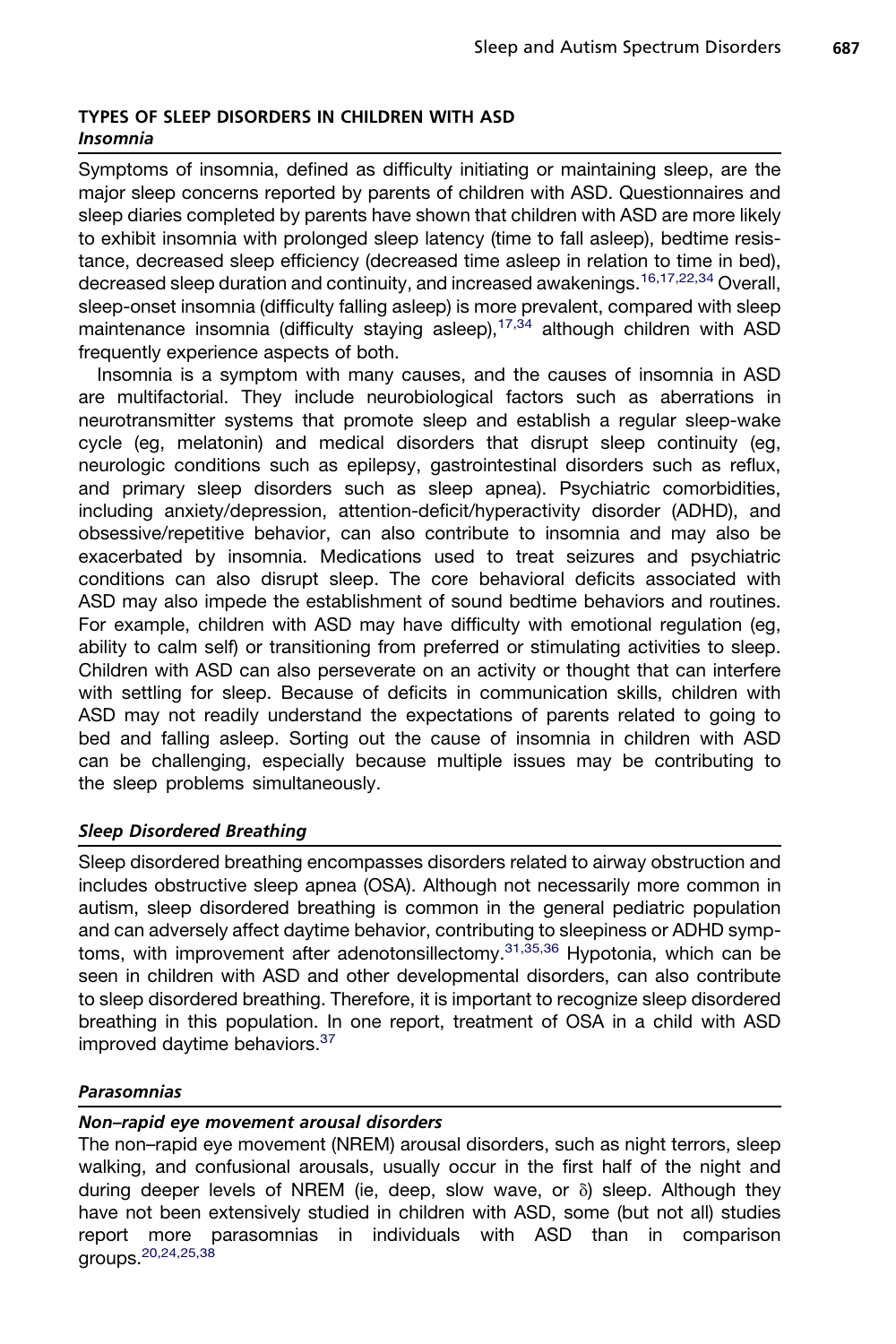#### Rapid eye movement–associated sleep abnormalities

In one study that performed 1 night of polysomnography (PSG), rapid eye movement (REM) sleep percentage was noted to be lower in children with ASD compared with children with typical development and children with developmental disorders, 14.5% versus 22.6% and 25% respectively (*P*<.001).[39](#page-11-0) Another group of investigators found that REM sleep percentage was lower on night 1 but not night 2 of PSG, with the difference between nights attributable to a first-night effect (sleep is more disrupted on the first night in the sleep laboratory than on subsequent nights). $8$  The significance of these potential differences in REM percentage is not fully understood, but may reflect underlying central nervous system dysregulation in these children.

REM sleep behavior disorder (RBD), in which individuals act out their dreams because of the absence of the normal physiologic generalized muscle paralysis during REM sleep, has been reported in one case series of children with ASD who were studied with PSG.<sup>[40](#page-11-0)</sup> However, a larger polysomnographic study that excluded children on psychotropic medication did not document REM sleep without atonia or RBD.<sup>[23](#page-11-0)</sup> REM sleep behavior disorder can occur in association with psychotropic medications that affect REM sleep, such as the selective serotonin reuptake inhibitors, $41$  which are frequently used in children with ASD.

#### Sleep-related Movement Disorders

#### Rhythmical movement disorder

Rhythmical movement disorder is characterized by repetitive motion of the head (including head banging), trunk, or limbs, usually during the transition from wakefulness to sleep. $42$  It may also arise during sustained sleep. Although the condition most often affects infants and toddlers with typical development in a transient and self-limited fashion, it may be more persistent and increased in intensity in children with autism and other developmental disabilities. Padding the sleeping environment can be helpful.

Restless legs syndrome/periodic limb movements in sleep/periodic limb movement disorder Restless legs syndrome (RLS) is a sensorimotor disorder that involves an urge to move the legs and that typically occurs at bedtime, is worse at rest, and is relieved by movement. An accompanying uncomfortable sensory component or dysthesias in the lower extremities is common and may be expressed as growing pains. Periodic limb movements in sleep (PLMS) are defined by repetitive stereotypic movements of the limbs during sleep. Periodic limb movement disorder (PLMD) includes both repetitive stereotypic movements but also is associated with insomnia or daytime sleepiness. Although most patients with PLMD do not report symptoms of RLS, approximately 63% to 74% of pediatric patients with RLS have PLMS.<sup>[43](#page-12-0)</sup>

Diagnosing RLS is difficult even in typically developing children less than 5 years of age, because of their inability to fully communicate symptoms.<sup>[43](#page-12-0)</sup> Because difficulty communicating is a core feature of ASD, the diagnosis of RLS is even more challenging in children with ASD. Also, because PLMS on PSG may be helpful in corroborating the diagnosis of RLS in children who are nonverbal or who do not meet classic criteria, <sup>[43](#page-12-0)</sup> making a diagnosis in children with ASD is further complicated because they are often unable to tolerate PSG because of tactile sensitivities or anxiety in novel situations.

# ADDITIONAL CONSIDERATIONS Medical and Psychiatric Issues

Insomnia may result from coexisting medical conditions that disrupt sleep. Addressing medical issues that have an effect on sleep is paramount to successful treatment of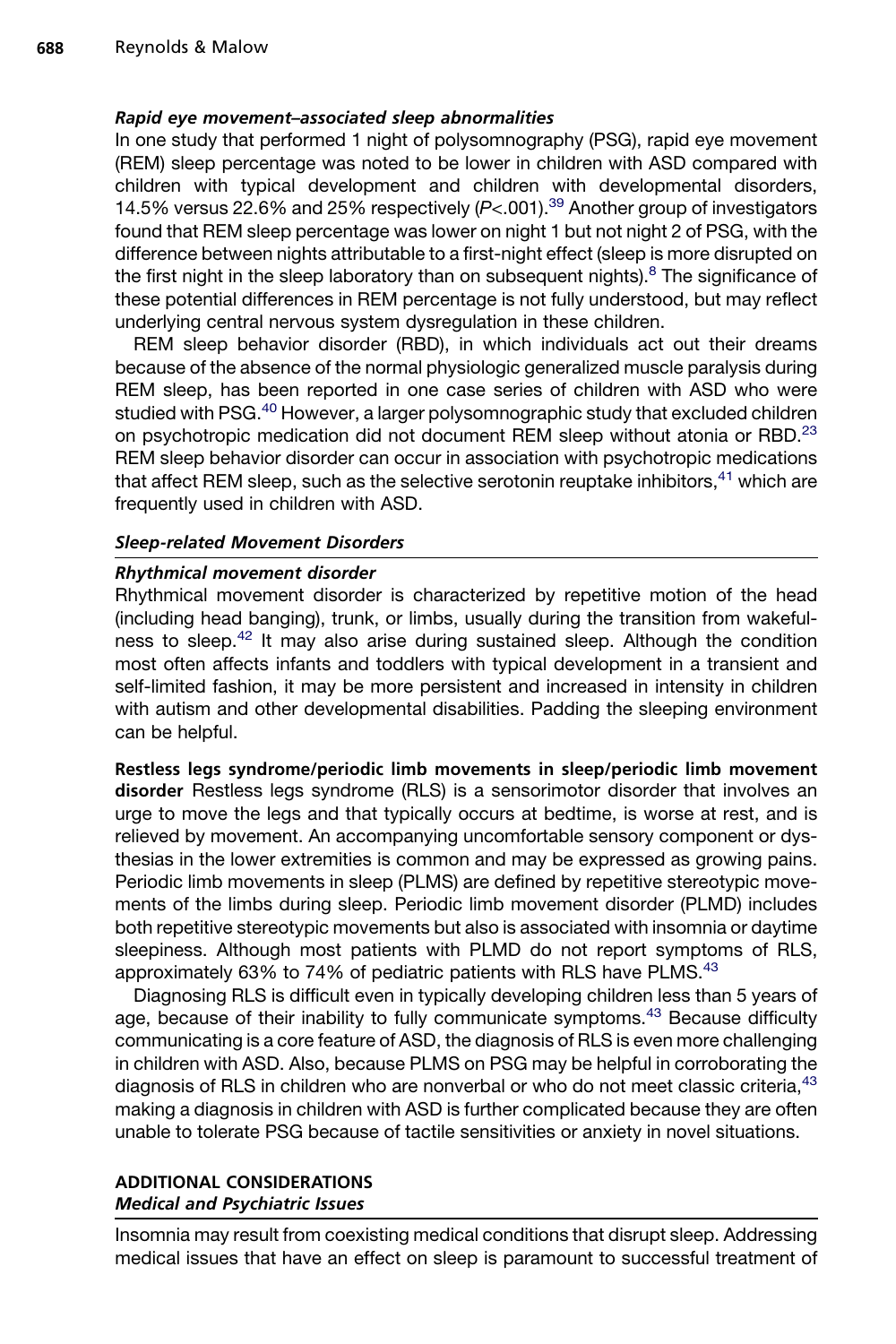sleep disorders. Co-occurring disorders that cause pain or discomfort must be addressed; these include, but are not limit to, reflux esophagitis, constipation, dental issues, reactive airway disease, eczema, or oversensitivity to the environment (discomfort caused by diaper or pajamas). For example, if a child has severe eczema accompanied by pruritus and is uncomfortable at night, then sleep hygiene is unlikely to be successful until the eczema is addressed. Identifying these issues may be particularly challenging in children with ASD who often have difficulty communicating pain or discomfort.

Potential causes of sleep-onset and maintenance insomnia in children with ASD include primary sleep disorders such as sleep disordered breathing and restless leg syndrome. One potential risk factor for sleep disorders is nutritional deficiency, which is common in children with ASD and often related to issues such as severely restricted diets, food neophobia, and mealtime rituals $32,44$ ; as many as 70% to 90% of children with ASD have atypical feeding behaviors.<sup>[45–48](#page-12-0)</sup> In particular, both RLS and PLMD are associated with iron deficiency; specifically, a serum ferritin level of less than 50 ng/ml. $43,49$  There is 1 small study that reported a high rate of iron deficiency in children with  $ASD<sub>1</sub>$ <sup>50</sup> and another small study that reported low ferritin, a marker of iron deficiency, in children with ASD who also had restless sleep.<sup>[49](#page-12-0)</sup> Both the ferritin levels and restless sleep responded to iron treatment in that small, open-label study.<sup>49</sup>

Psychiatric conditions such as ADHD, anxiety, or depression can interfere with sleep, as can the psychotropic medications often used to treat these conditions. Depression may be manifested by early morning waking, and bipolar disorder by decreased need for sleep. Anxiety, which is particularly common in children with Asperger syndrome, may lead to difficulty falling asleep alone, obsessive-compulsive disorder may result in prolonged sleep latency caused by excessive bedtime rituals, and sensory hypersensitivities (eg, to extraneous noises) may be an unrecognized cause of difficulty falling asleep. Coexisting epilepsy or its treatment may also disrupt sleep and, if there is a concern for sleep-related seizures, referral for PSG with electroencephalogram may be appropriate.<sup>[51](#page-12-0)</sup>

#### EVALUATION AND TREATMENT OF SLEEP DISORDERS IN ASD

As with any child, it is important to take a comprehensive sleep history and refer for appropriate work-up as indicated. Sleep problems in children with ASD may be overlooked because daytime behavioral issues often take precedence. The sleep history should include bedtime, waking time, napping during the day, and any waking during the night, with estimated durations and associated behaviors. Daytime functioning should be assessed, including hyperactivity as well as sleepiness, because daytime sleepiness may manifest as hyperactivity in children. Parents should be encouraged to keep a sleep diary to assess sleep latency, total sleep time, night waking, and response to treatment. A sleep questionnaire, such as the Children's Sleep Habits Questionnaire,<sup>[52](#page-12-0)</sup> is a useful adjunctive tool to assess multiple domains of sleep problems including sleep-related breathing disorders, sleep anxiety, bedtime resistance, and daytime sleepiness. The Family Inventory of Sleep Habits (FISH) is a parentally completed instrument that provides a quantitative measure of sleep habits, including bedtime routine, sleep environment, and parental interactions.<sup>[53](#page-12-0)</sup> A behavioral rating scale such as the Child Behavior Checklist<sup>[54](#page-12-0)</sup> can screen other behavioral domains including anxiety, aggression, and hyperactivity that may affect sleep. When appropriate, a psychiatric evaluation to assess for bipolar disorder, depression, or anxiety disorder should be obtained, because all of these conditions can affect sleep.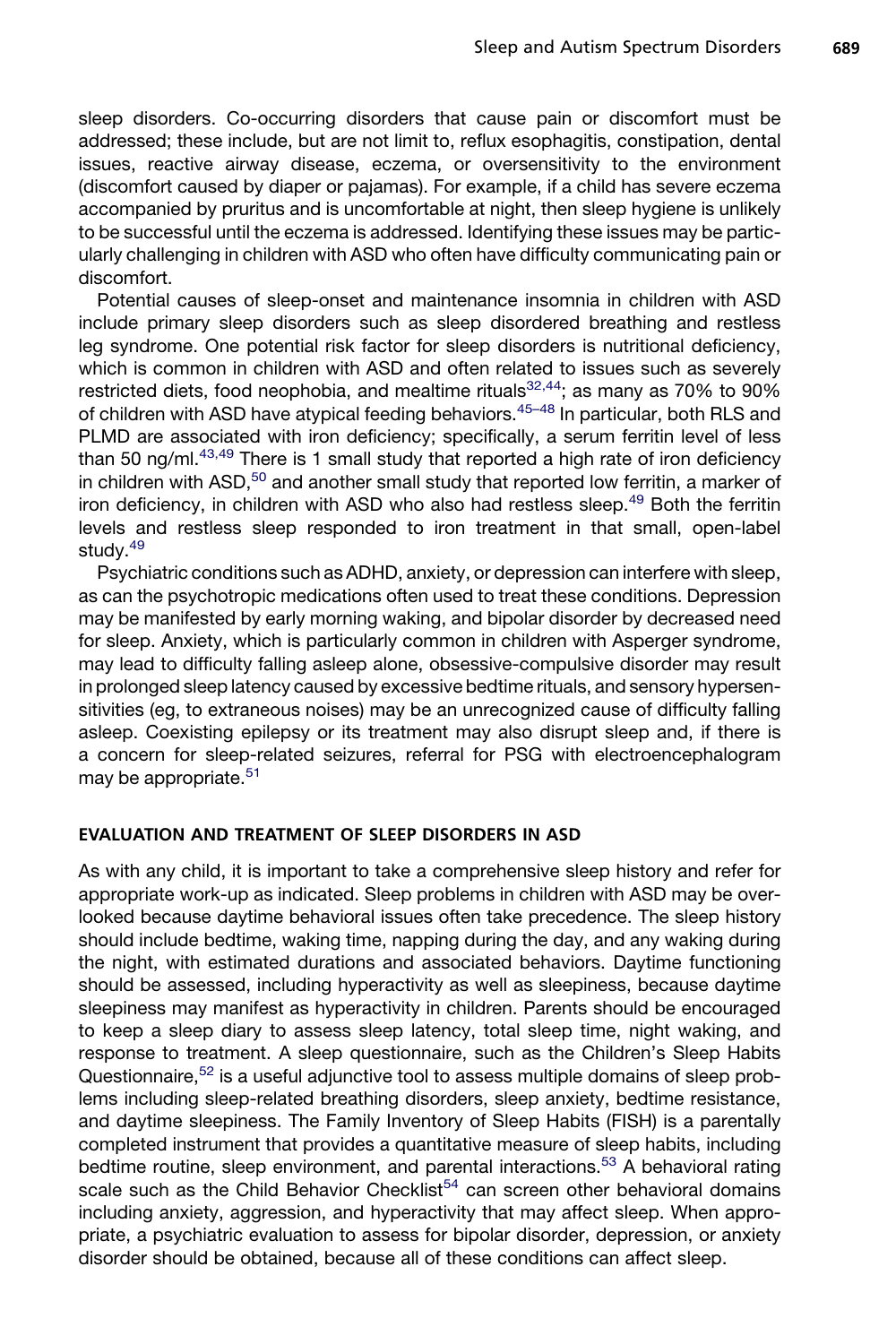The presence of symptoms of and risk factors for treatable primary sleep disorders such as sleep-related breathing disorders, RLS, seizures, or narcolepsy should be assessed. Although PSG is the gold standard for measuring sleep in children with autism, including the detection of sleep apnea, seizures, interictal epileptiform discharges, parasomnias, and periodic limb movements, it does have limitations in terms of child tolerance, timely availability, and expense. However, desensitization therapy before PSG can work well for many children with ASD. Actigraphy, a methodology that measures sleep and wake patterns based on limb movement, represents an alternative to PSG for documenting sleep patterns in children with autism. It is especially helpful in insomnia. Actigraphy is performed in the child's home environment, and may be especially helpful in those with tactile sensitivities or anxiety in novel environments such as a hospital sleep laboratory.

Addressing sleep issues in children with ASD is a priority of the Autism Treatment Network (ATN), which is a group of 17 sites across the United States and Canada that have been funded by Autism Speaks to address medical conditions in children with ASD. The ATN is currently developing an algorithm and a behavioral sleep medicine toolkit for the evaluation and treatment of insomnia in children with ASD. The algorithm emphasizes screening for sleep problems in children with ASD, followed by identification and treatment of associated medical comorbidities that may affect sleep (Box 1 and [Fig. 1](#page-6-0)). Implementation of sleep education and behavioral strategies are then considered the first-line treatment.

### TREATMENT OF INSOMNIA IN ASD

Once treatable medical and psychiatric disorders are addressed, the treatment of insomnia in children with ASD should include an approach that includes attention to the sleep environment, good sleep hygiene, establishment of a bedtime routine, and other educational and behavioral interventions. When a family is unable to implement these educational and behavioral interventions, or these interventions are not successful, consultation with a sleep specialist may be warranted. In these cases,

| Box 1                                                                                                                                                     |
|-----------------------------------------------------------------------------------------------------------------------------------------------------------|
| Causes of sleep disturbance in autism                                                                                                                     |
|                                                                                                                                                           |
| Poor sleep habits                                                                                                                                         |
| Hypersensitivity to environmental stimuli                                                                                                                 |
| Hyperarousal/difficulty with self regulation                                                                                                              |
| Medical concerns that may cause pain, discomfort, or sleep disruption (eq. constipation,<br>gastroesophageal reflux, eczema, tooth pain, coughing/asthma) |
| Repetitive thoughts or behaviors that interfere with settling                                                                                             |
| Inability to benefit from communication/social cues regarding sleep                                                                                       |
| Co-occurring psychiatric conditions (eq. anxiety, depression)                                                                                             |
| Psychotropic medications                                                                                                                                  |
| Coexisting epilepsy                                                                                                                                       |
| OSA                                                                                                                                                       |
| RLS/periodic limb movements of sleep                                                                                                                      |
| Circadian rhythm abnormalities                                                                                                                            |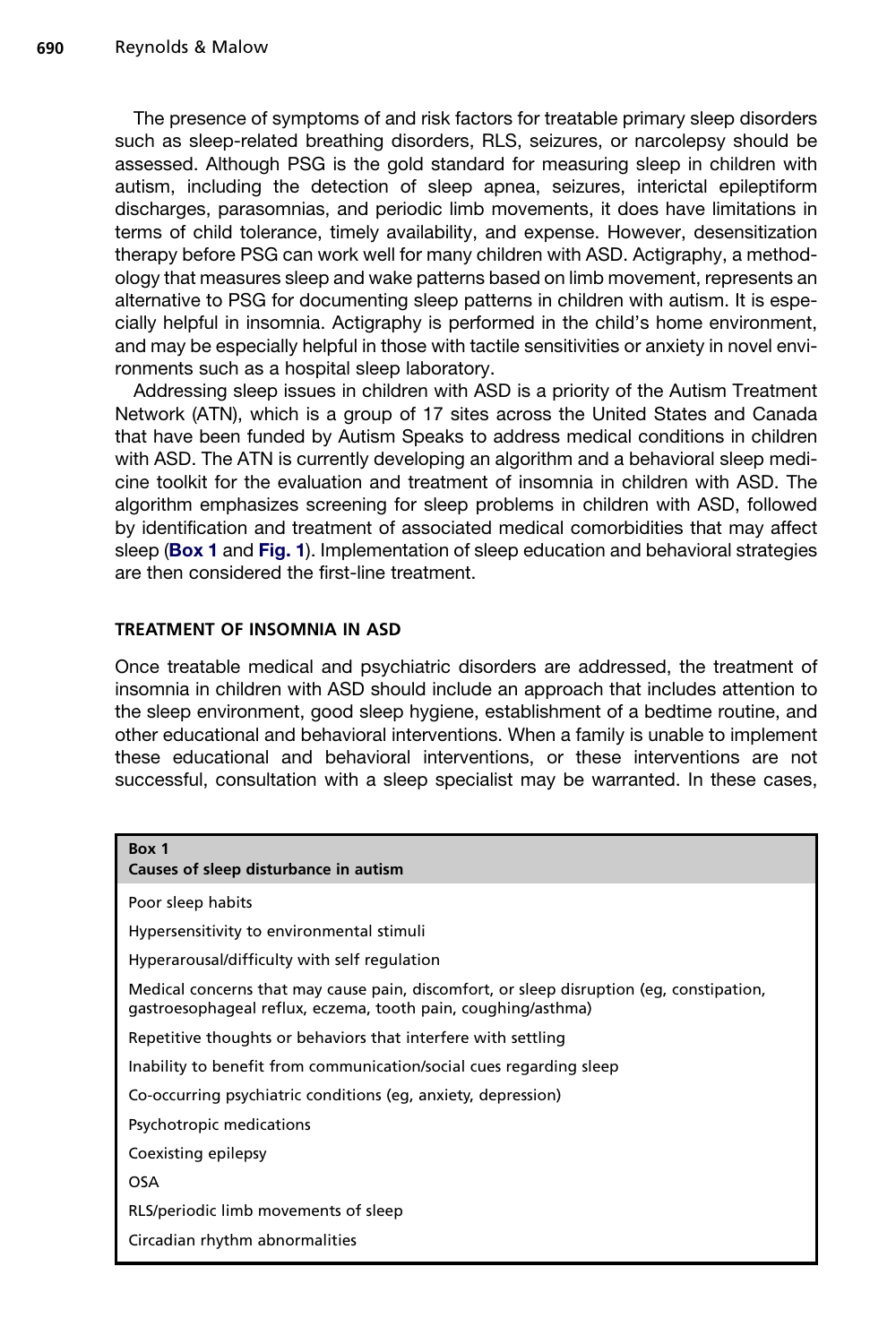#### Screening Checklist for Medical Comorbidities Associated with Sleep Problems **CReynolds and Malow**

<span id="page-6-0"></span>

| <b>Gastrointestinal</b>                                                                       |                          |                           |
|-----------------------------------------------------------------------------------------------|--------------------------|---------------------------|
| 1. Does your child have a history of reflux?                                                  | $\Box$ Yes               | $\square$ No              |
| If yes, when did it resolve?                                                                  |                          |                           |
| 2. Are there any ongoing symptoms?                                                            | $\Box$ Yes               | $\Box$ No                 |
| If yes, list:<br>3. Does your child have constipation?                                        | $\Box$ Yes               | $\square$ No              |
| If yes, is it controlled?                                                                     | $\Box$ Yes               | $\Box$ No                 |
| What medication(s) is used for control?                                                       |                          |                           |
| 4. Does your child have abdominal pain?                                                       | $\Box$ Yes               | $\square$ No              |
| 5. Does abdominal pain occur at night?                                                        | $\Box$ Yes               | $\square$ No              |
| How often does this occur?                                                                    |                          |                           |
| <b>Seizures and Other Nighttime Events</b>                                                    |                          |                           |
| 1. Does your child have seizures?                                                             | $\Box$ Yes               | $\Box$ No                 |
| If yes, does your child have seizures that happen multiple times a night?                     | $\Box$ Yes               | $\Box$ No                 |
| 2. Does our child have unusual events (behaviors or movements) during the night?              | $\Box$ Yes               | $\square$ No              |
| If yes, is the event similar every time (suggests seizure)?                                   | $\Box$ Yes               | $\Box$ No                 |
| <b>Sleep Disordered Breathing</b>                                                             |                          |                           |
| 1. Does your child snore/breathe loudly?                                                      | $\Box$ Yes               | $\Box$ No                 |
| 2. Does your child gasp for breath or stop breathing (if no, child may still have sleep       | $\Box$ Yes               | $\Box$ No                 |
| disordered breathing)                                                                         |                          |                           |
| 3. Does your child have allergies/nasal congestion?                                           | $\Box$ Yes               | $\Box$ No                 |
| <b>Asthma/Sinusitis</b>                                                                       |                          |                           |
| 1. Does your child cough at night?                                                            | $\Box$ Yes               | $\square$ No              |
| <b>Pain/Itching/Discomfort</b>                                                                |                          |                           |
| 1. Does your child see a dentist regularly?                                                   | $\Box$ Yes               | $\Box$ No                 |
| 2. Could your child have any tooth pain?                                                      | $\Box$ Yes               | $\square$ No              |
| 3. Does your child have eczema?                                                               | $\Box$ Yes               | $\square$ No              |
| If yes, is it currently well controlled?                                                      |                          |                           |
| What medication is used for this?                                                             |                          |                           |
| When is this medication used (i.e. daily, as needed?)                                         |                          |                           |
| Do you think that the eczema causes your child to be itchy or have pain?                      | $\Box$ Yes               | $\square$ No              |
| 4. Could your child be hungry at night?                                                       | $\Box$ Yes               | $\Box$ No                 |
| 5. Is your child overly sensitive to light, sounds, or textures of clothing?                  |                          |                           |
| 6. Can you think of anything that may be causing your child pain or discomfort?               | $\Box$ Yes               | $\Box$ No                 |
| If yes, explain:                                                                              |                          |                           |
| <b>Nutrition</b>                                                                              |                          |                           |
| 1. Does your child eat at least $1 - 2$ ounces of meat per day?                               | $\Box$ Yes               | $\Box$ No                 |
| 2. If not, does your child take a multivitamin with iron?                                     | $\Box$ Yes               | $\square$ No              |
| How often?                                                                                    |                          |                           |
|                                                                                               |                          |                           |
| <b>Restless Sleep</b>                                                                         | $\Box$ Yes               | $\Box$ No                 |
| 1. Does your child have restless sleep?<br>2. Does your child have leg pains/"growing pains"? | $\Box$ Yes               | $\square$ No              |
| 3. Does your child experience frequent leg movements during sleep or complain of              |                          |                           |
| unusual feelings involving the legs when in bed?)                                             |                          |                           |
|                                                                                               |                          |                           |
| <b>Medication</b><br>1. Is your child on medication?                                          | $\Box$ Yes               | $\square$ No              |
| What is the name of the medication?                                                           |                          |                           |
|                                                                                               |                          |                           |
| <b>Physical Exam</b>                                                                          |                          |                           |
| 1. Does child have large tonsils?                                                             | $\Box$ Yes               | $\square$ No              |
| 2. Is child hypotonic?                                                                        | $\Box$ Yes<br>$\Box$ Yes | $\square$ No<br>$\Box$ No |
| 3. Does child have nasal congestion or signs of allergic rhinitis?<br>4. Dental issues?       | $\Box$ Yes $\Box$ No     |                           |
| 5. Wheezing?                                                                                  | $\Box$ Yes               | $\Box$ No                 |
| 6. Significant eczema/dry itchy skin?                                                         | $\Box$ Yes               | $\square$ No              |
|                                                                                               |                          |                           |

Fig. 1. Screening checklist for medical comorbidities associated with sleep problems. This checklist was developed by the Autism Treatment Network to screen for medical issues that might have a negative effect on sleep. Intended for use by clinicians when interviewing families. (Courtesy of Ann M. Reynolds, MD and Beth A. Malow, MD.)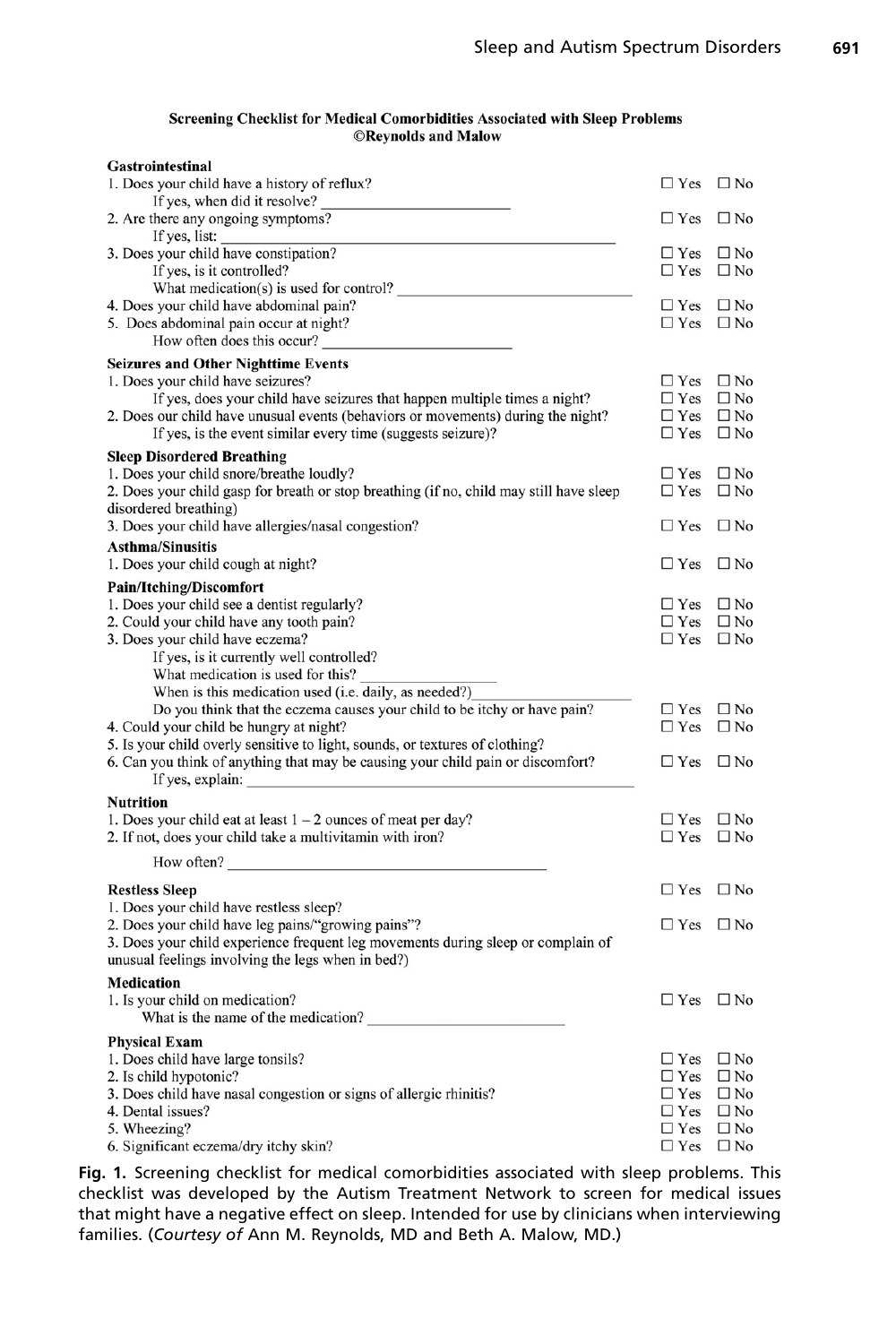melatonin or other medications may be effective in promoting sleep and may sometimes allow for the successful implementation of educational/behavioral interventions.

# Good Sleep Practices and Sleep Education

Despite parents of children with ASD facing many stressors and multiple priorities, a sleep education program is considered an important component for treatment of insomnia in children with ASD. Healthy sleep practices (sleep hygiene) can be divided into the following categories: daytime habits, evening habits, sleep environment, and bedtime routines. Daytime habits should include adequate exercise and exposure to light, limiting caffeine, and limiting naps. Evening habits should include decreasing stimulation, decreasing light, decreasing exposure to electronics, and a good bedtime routine. The sleep environment should be cool with minimal light and sound. Children with ASD may be hypersensitive to stimuli in their environment such as light and sound. A continual noise machine may be helpful for some children. Textures can also present a challenge, such as pajamas, sheets, or diapers. Children with ASD may respond more favorably to deep pressure than a light touch. A study of use of a weighted blanket is underway in England (Lucy Wiggs, personal communication, November 2010). A bedtime routine should include a series of bedtime tasks or activities that occur at the same time and place every night. The routine should be simple enough to occur nightly. Clinicians and families may benefit from completing a sleep habits checklist that identifies potential areas of concern that can be targeted for improvement.[55](#page-12-0) For a more in-depth review of sleep hygiene in children with neurode-velopmental disabilities please see Jan and colleagues.<sup>[56](#page-12-0)</sup>

### Behavioral Treatment

Behavioral treatment of sleep problems in children with intellectual disabilities reduces parental stress, increases parents' satisfaction with their own sleep and their child's sleep, and heightens their sense of control and ability to cope with their child's sleep.<sup>[57](#page-12-0)</sup> Behavioral sleep interventions must be tailored to meet the needs of the child and family but generally adhere to strategies that are successful for children with typical development. Until recently, case studies<sup>[58,59](#page-12-0)</sup> have mainly been reported regarding the effectiveness of behavioral interventions for sleep in children with ASD. Reed and colleagues<sup>[53](#page-12-0)</sup> showed subjective and objective (actigraphy) improvements in insomnia as well as aspects of daytime behavior and parental stress $^{53}$  $^{53}$  $^{53}$  after a group intervention program for parents of children with ASD that included both parental education and behavioral strategies. Moon and colleagues $60$  reported improvement in sleep with a controlled trial of behavioral intervention. Studies determining the most effective methods for delivering sleep behavioral interventions are underway at several sites in the United States, Canada, and United Kingdom.

Children with ASD typically respond well to visual cues and routines once established. A visual schedule can be helpful for children with ASD. It should include pictures of each step of the bedtime routine ([Fig. 2](#page-8-0)).The child should be trained to follow the visual schedule after a cue from parents, which may be accomplished using physical prompts. Back-to-bed reminders on the door also communicate parental expectations to the child. Stories that describe other children going to sleep and their struggles can also be helpful for communicating expectations for sleep to a child with adequate language to understand the story. Sleep restriction (decreasing total hours expected to sleep) and fading (move bedtime to a later time, often the time that the child usually falls asleep, and then gradually moving the bedtime to an earlier time once the child is in the habit of falling asleep more quickly) may also be helpful, especially for children who do not seem sleepy at bedtime.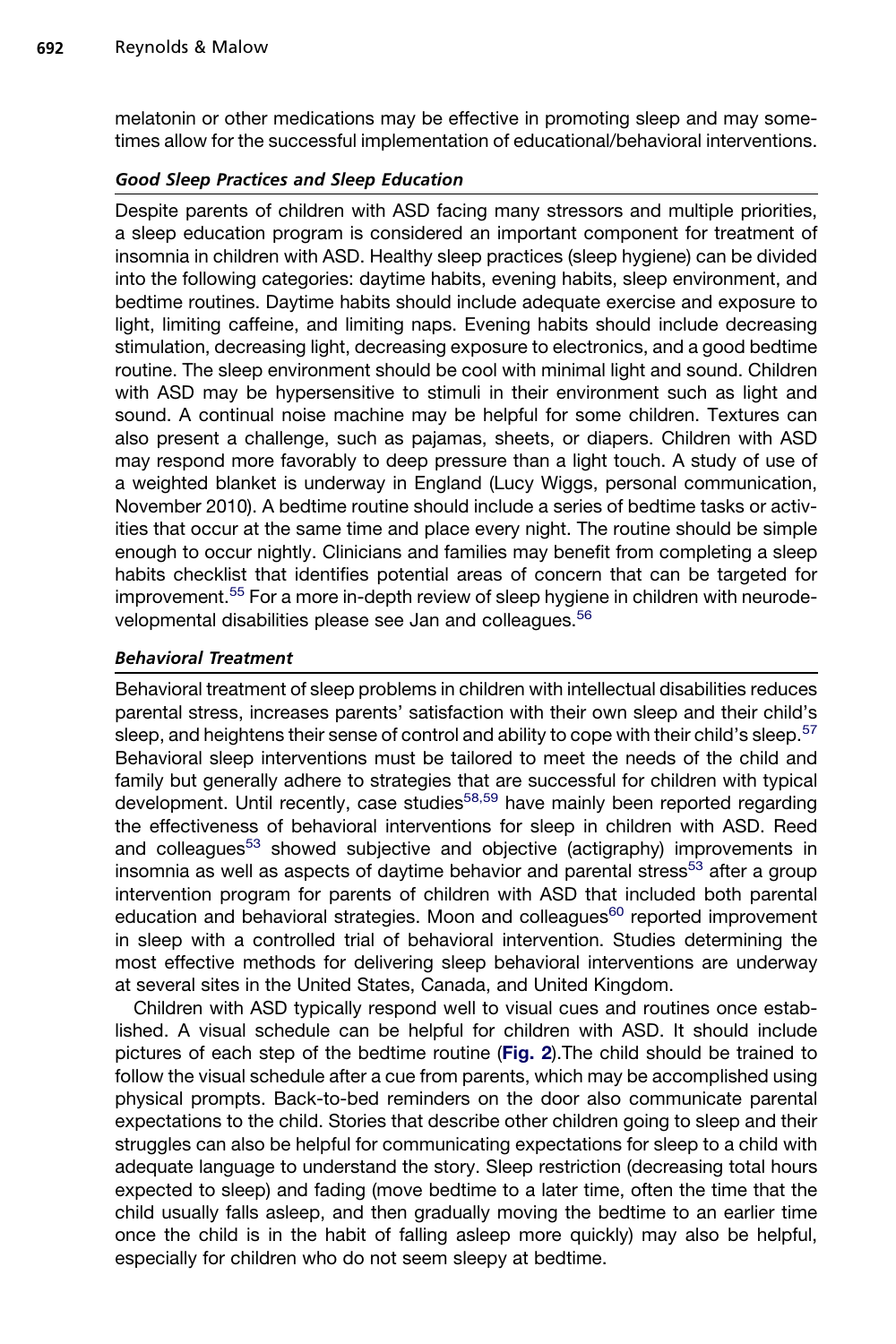<span id="page-8-0"></span>

Fig. 2. Picture schedule. Picture schedules can be particularly helpful for children with ASD who respond better to visual stimuli than to auditory stimuli.

It is important for children to learn to fall asleep on their own. Fears and/or unhelpful rituals must also be addressed. If the child has anxiety about falling asleep alone, parents may temporarily set up a bed or rocking chair next to the child's bed. No physical contact or eye contact should be made during this phase of treatment. The rocking chair can be gradually moved closer to the door on successive nights until it is through the door. This transition may need to be done slowly.

The Bedtime Pass developed by Friman,  $61$  which limits nighttime waking, can also be helpful for children, especially those with comorbid anxiety, who can understand actions and consequences. The child may use the pass for 1 curtain call or opportunity to check in. If the child has not used the pass during the night, then the child can turn in the pass for a reinforcer in the morning. If the pass is the picture of a favorite toy or character, then keeping the pass may be its own reinforcer.

### Melatonin for Insomnia and Circadian Rhythm Sleep Disorders

Whether the sleep problem primarily involves sleep initiation or a circadian phase shift, a combination of sleep hygiene and melatonin may be useful before considering other medications. Synthetic melatonin is available as a dietary supplement. Although studies have not been shown to support the use of melatonin to treat sleep disorders in children with typical development, a meta-analysis that included studies of children with  $ASD^{62}$  found that melatonin seems to be safe and effective in the short term in individuals with an intellectual disability. There have also been some studies that evaluated the use of melatonin specifically in children with ASD. A retrospective open-label study of 107 children with ASD that included long-term follow-up<sup>[63](#page-13-0)</sup> and several small open-label or randomized trials found improvement in sleep latency with melatonin and minimal adverse effects. $64-67$  Although there is the need for larger placebo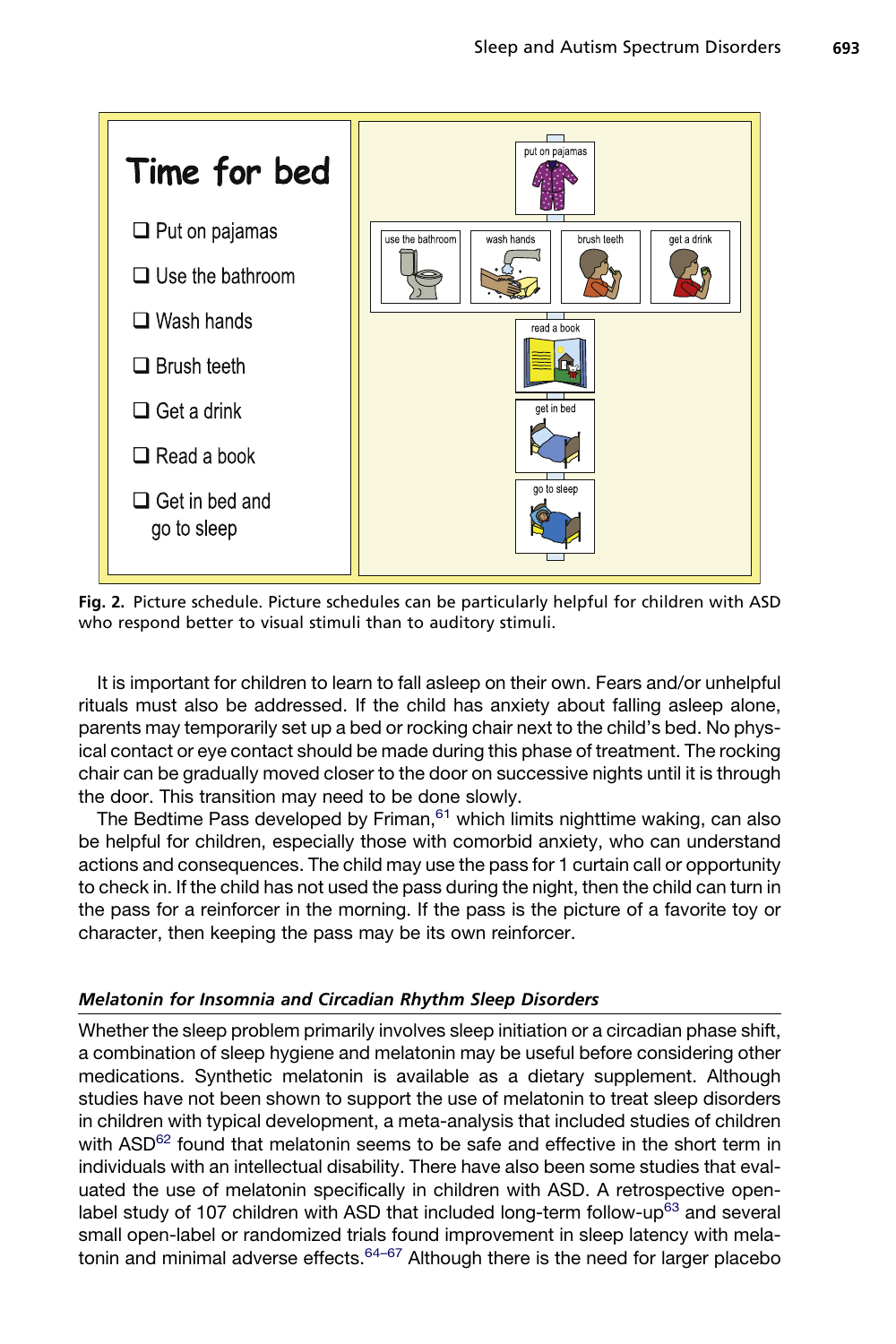controlled trials, there seems to be enough evidence to consider use of melatonin in children with ASD who have significant issues with sleep-onset latency.

In the studies referenced earlier, and in practice, melatonin is generally used as a hypnotic with doses of 1 mg or higher given 30 minutes before bedtime. Doses may be rapidly titrated up to 3 mg if needed; rarely, 6 mg or more is needed. Melatonin may also be used as a chronobiotic, to shift or advance timing of sleep onset. In this latter case, melatonin is usually given in lower doses (300  $\mu$ g), 3 to 5 hours before bedtime. Once a sleep cycle is established for 6 weeks or more, the melatonin may be discontinued, although long-term use is often necessary to maintain sleep patterns.<sup>[66](#page-13-0)</sup> The use of melatonin for sleep maintenance is less well studied and less likely to be efficacious given that the half-life of melatonin is less than 1 hour. Extended-release preparations may be helpful in those circumstances.<sup>[66,68](#page-13-0)</sup> Although generally regarded as a low-risk alternative, melatonin has not been rigorously tested for safety or efficacy in either adults or children; however, no serious long-term adverse effects have been reported with this widely used supplement.

#### Other Pharmacologic Treatments

When behavioral therapies and melatonin are ineffective, pharmacologic treatment can be considered. Although many different medications have been used in clinical practice, including clonidine, trazodone and other sedating antidepressants, and atypical antipsychotics, $69$  there are few data to guide the use of psychotropic medications in children with ASD. One open-label, retrospective case series of clonidine use in children with ASD found that all children with difficulty with sleep initiation had a reduction in sleep-onset time by parent report, and 16 of 17 with night waking had improvement in the frequency of night waking. $70$ 

A helpful principle for prescribing sleep medications in children with coexisting neurologic or psychiatric disorders is to consider the overlapping neurologic systems that are affected. Wherever possible, prescribe a medication for the coexisting condition that also assists with sleep, and avoid those that cause insomnia. For example, in children with coexisting epilepsy or bipolar disorder, mood stabilizers with sedating properties, such as atypical antipsychotics or anticonvulsants, may be a reasonable choice. The antiepileptic regimen can be adjusted to administer a bedtime dose of medication that provides sedation and promotes sleep. Children with comorbid bipolar disorder, extreme mood irritability, aggression, or self-injurious behavior may benefit from treatment with the sedating atypical neuroleptics (eg, risperidol, olanzapine). The dosages of these medications can be adjusted to give the higher dose at bedtime. In children with anxiety or depression, antidepressants that promote sleep, such as mirtazepine, may be considered.

For a review of pharmacologic treatment of pediatric insomnia see Owens and Moturi.<sup>[71](#page-13-0)</sup>

#### SUMMARY

Sleep disorders are common in children with ASD and have a significant effect on daytime function and parental stress. The cornerstone of treatment is to establish the cause of the sleep concern, which is often multifactorial. Identifying and treating sleep disorders may result not only in more consolidated sleep, more rapid time to fall asleep, and avoidance of night waking but also favorably affect daytime behavior and parental stress. Targeting effective treatment strategies is dependent on understanding the underlying cause/causes of sleep problems in children with ASD, therefore further research is paramount.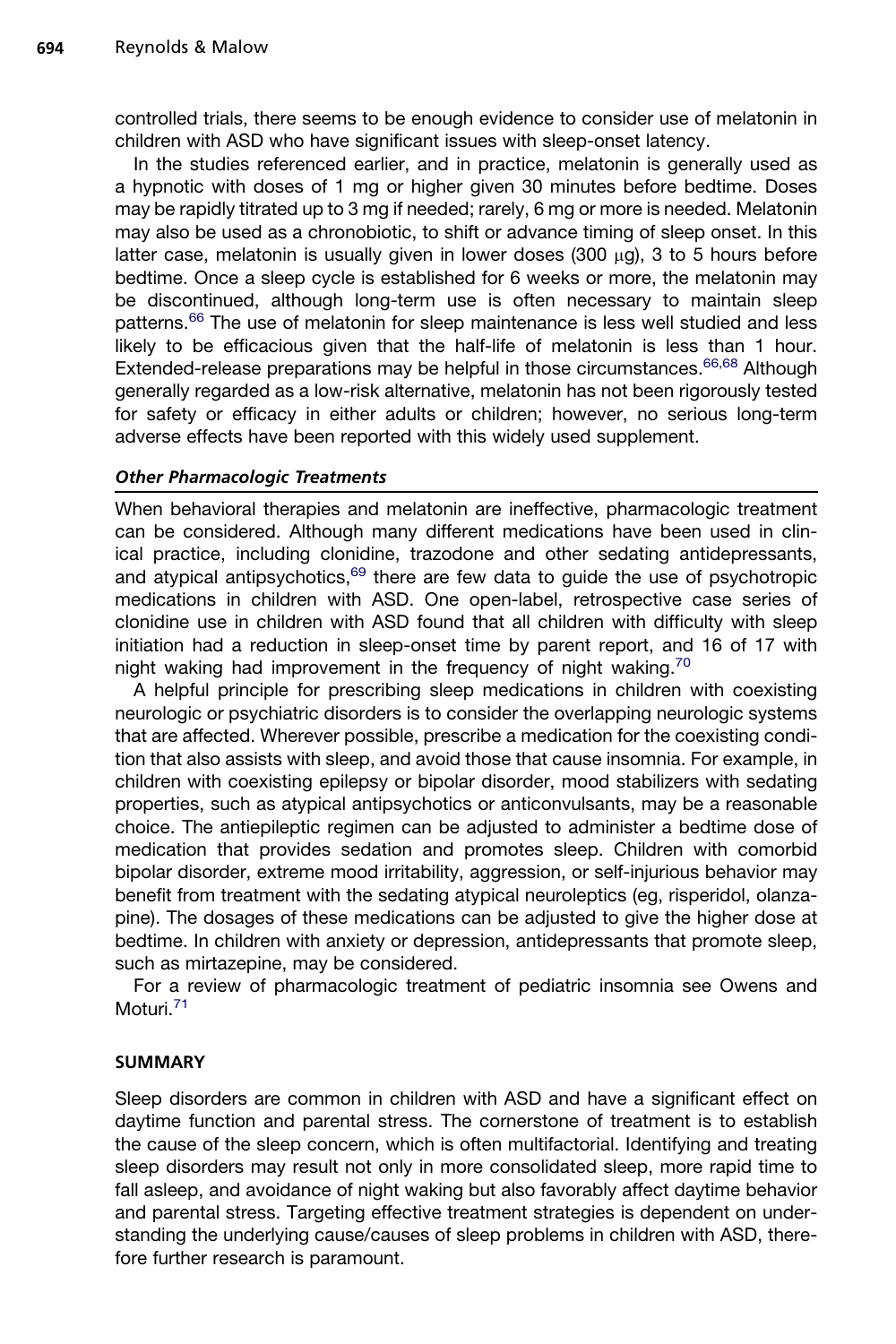# <span id="page-10-0"></span>**REFERENCES**

- 1. Levitt P, Eagleson KL, Powell EM. Regulation of neocortical interneuron development and the implications for neurodevelopmental disorders. Trends Neurosci 2004;27(7):400–6.
- 2. McCauley JL, Olson LM, Delahanty R, et al. A linkage disequilibrium map of the 1-Mb 15q12 GABA(A) receptor subunit cluster and association to autism. Am J Med Genet B Neuropsychiatr Genet 2004;131(1):51–9.
- 3. Gooley JJ, Saper CB. Anatomy of the mammalian circadian system. In: Kryger MH, Roth T, Dement WC, editors. Principles and practice of sleep medicine. Philadelphia: Elsevier Saunders; 2011. p. 376–89.
- 4. Lin-Dyken DC, Dyken ME. Use of melatonin in young children for sleep disorders. Inf Young Children 2002;15(2):20–37.
- 5. Rapin I, Katzman R. Neurobiology of autism. Ann Neurol 1998;43(1):7–14.
- 6. Portas CM, Bjorvatn B, Ursin R. Serotonin and the sleep/wake cycle: special emphasis on microdialysis studies. Prog Neurobiol 2000;60(1):13–35.
- 7. Kulman G, Lissoni P, Rovelli F, et al. Evidence of pineal endocrine hypofunction in autistic children. Neuro Endocrinol Lett 2000;21(1):31–4.
- 8. Melke J, Goubran Botros H, Chaste P, et al. Abnormal melatonin synthesis in autism spectrum disorders. Mol Psychiatry 2008;13(1):90–8.
- 9. Nir I, Meir D, Zilber N, et al. Brief report: circadian melatonin, thyroid-stimulating hormone, prolactin, and cortisol levels in serum of young adults with autism. J Autism Dev Disord 1995;25(6):641–54.
- 10. Tordjman S, Anderson GM, Pichard N, et al. Nocturnal excretion of 6-sulphatoxymelatonin in children and adolescents with autistic disorder. Biol Psychiatry 2005;57(2):134–8.
- 11. Leu RM, Beyderman L, Botzolakis EJ, et al. Relation of melatonin to sleep architecture in children with autism. J Autism Dev Disord 2011;41(4):427–33.
- 12. Jonsson L, Ljunggren E, Bremer A, et al. Mutation screening of melatonin-related genes in patients with autism spectrum disorders. BMC Med Genomics 2010;3:10.
- 13. Cai G, Edelmann L, Goldsmith JE, et al. Multiplex ligation-dependent probe amplification for genetic screening in autism spectrum disorders: efficient identification of known microduplications and identification of a novel microduplication in ASMT. BMC Med Genomics 2008;1:50.
- 14. Toma C, Rossi M, Sousa I, et al. Is ASMT a susceptibility gene for autism spectrum disorders? A replication study in European populations. Mol Psychiatry 2007;12(11):977–9.
- 15. Crocker A, Sehgal A. Genetic analysis of sleep. Genes Dev 2010;24(12): 1220–35.
- 16. Couturier JL, Speechley KN, Steele M, et al. Parental perception of sleep problems in children of normal intelligence with pervasive developmental disorders: prevalence, severity, and pattern. J Am Acad Child Adolesc Psychiatry 2005; 44(8):815–22.
- 17. Krakowiak P, Goodlin-Jones B, Hertz-Picciotto I, et al. Sleep problems in children with autism spectrum disorders, developmental delays, and typical development: a population-based study. J Sleep Res 2008;17(2):197–206.
- 18. Richdale AL, Schreck KA. Sleep problems in autism spectrum disorders: prevalence, nature, possible biopsychosocial aetiologies. Sleep Med Rev 2009;13(6): 403–11.
- 19. Souders MC, Mason TB, Valladares O, et al. Sleep behaviors and sleep quality in children with autism spectrum disorders. Sleep 2009;32(12):1566–78.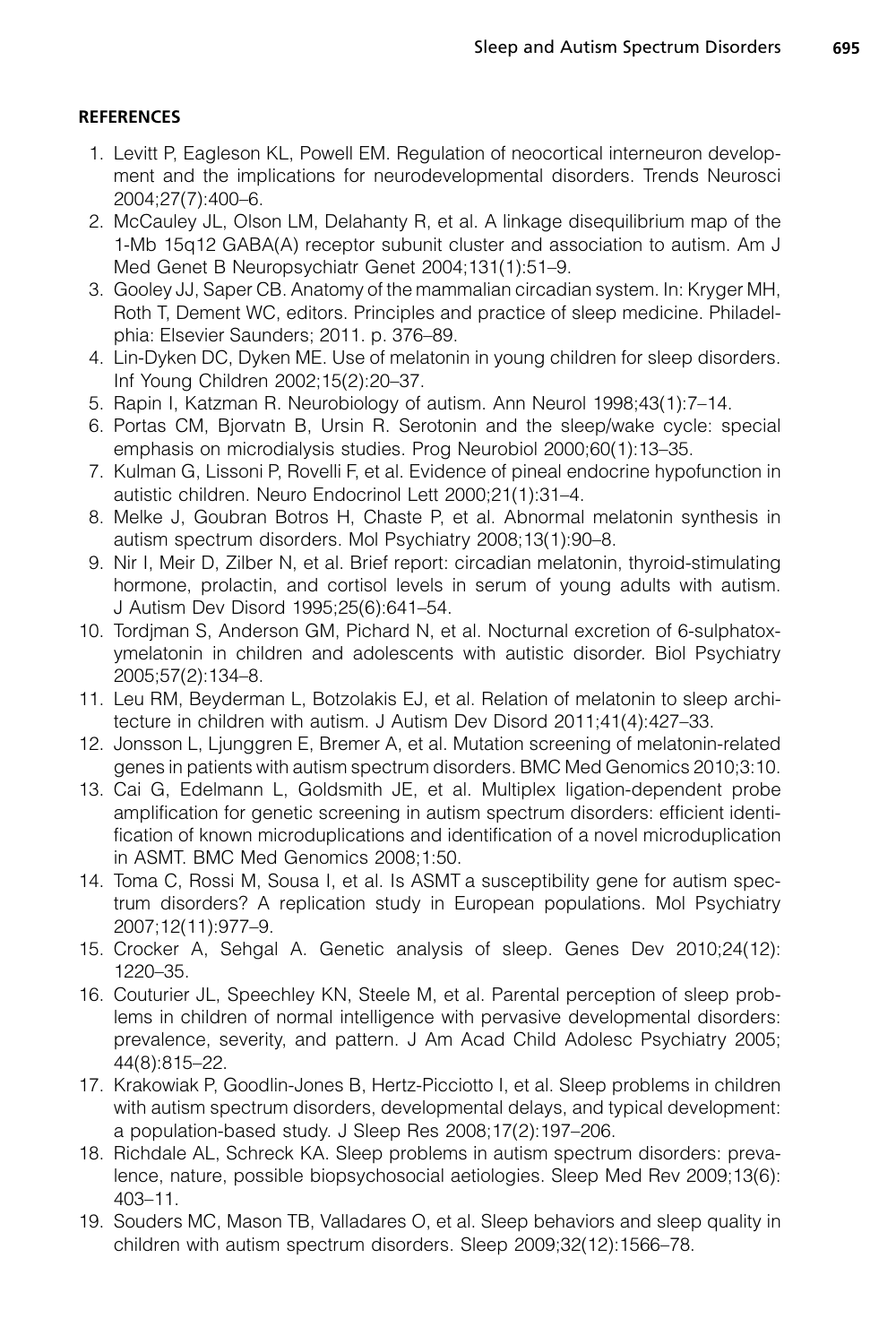- <span id="page-11-0"></span>20. Schreck KA, Mulick JA. Parental report of sleep problems in children with autism. J Autism Dev Disord 2000;30(2):127–35.
- 21. Wiggs L, Stores G. Severe sleep disturbance and daytime challenging behaviour in children with severe learning disabilities. J Intellect Disabil Res 1996;40(Pt 6): 518–28.
- 22. Richdale AL. Sleep problems in autism: prevalence, cause, and intervention. Dev Med Child Neurol 1999;41(1):60–6.
- 23. Malow BA, Marzec ML, McGrew SG, et al. Characterizing sleep in children with autism spectrum disorders: a multidimensional approach. Sleep 2006;29(12): 1563–71.
- 24. Patzold LM, Richdale AL, Tonge BJ. An investigation into sleep characteristics of children with autism and Asperger's disorder. J Paediatr Child Health 1998;34(6): 528–33.
- 25. Richdale AL, Prior MR. The sleep/wake rhythm in children with autism. Eur Child Adolesc Psychiatry 1995;4(3):175–86.
- 26. Honomichl RD, Goodlin-Jones BL, Burnham M, et al. Sleep patterns of children with pervasive developmental disorders. J Autism Dev Disord 2002;32(6): 553–61.
- 27. Quine L. Sleep problems in children with mental handicap. J Ment Defic Res 1991;35(Pt 4):269–90.
- 28. Didde R, Sigafoos J. A review of the nature and treatment of sleep disorders in individuals with developmental disabilities. Res Dev Disabil 2001;22(4):255–72.
- 29. Stores G, Wiggs L, Campling G. Sleep disorders and their relationship to psychological disturbance in children with epilepsy. Child Care Health Dev 1998;24(1):5–19.
- 30. Chervin RD, Archbold KH. Hyperactivity and polysomnographic findings in children evaluated for sleep-disordered breathing. Sleep 2001;24(3):313–20.
- 31. Chervin RD, Archbold KH, Dillon JE, et al. Inattention, hyperactivity, and symptoms of sleep-disordered breathing. Pediatrics 2002;109(3):449–56.
- 32. Schreck KA, Mulick JA, Smith AF. Sleep problems as possible predictors of intensified symptoms of autism. Res Dev Disabil 2004;25(1):57–66.
- 33. Gabriels RL, Cuccaro ML, Hill DE, et al. Repetitive behaviors in autism: relationships with associated clinical features. Res Dev Disabil 2005;26(2):169–81.
- 34. Williams PG, Sears LL, Allard A. Sleep problems in children with autism. J Sleep Res 2004;13:265–8.
- 35. Gottlieb DJ, Vezina RM, Chase C, et al. Symptoms of sleep-disordered breathing in 5-year-old children are associated with sleepiness and problem behaviors. Pediatrics 2003;112(4):870–7.
- 36. Goldstein NA, Fatima M, Campbell TF, et al. Child behavior and quality of life before and after tonsillectomy and adenoidectomy. Arch Otolaryngol Head Neck Surg 2002;128(7):770–5.
- 37. Malow BA, McGrew SG, Harvey M, et al. Impact of treating sleep apnea in a child with autism spectrum disorder. Pediatr Neurol 2006;34(4):325–8.
- 38. Honomichl RD, Goodlin-Jones BL, Burnham MM, et al. Secretin and sleep in children with autism. Child Psychiatry Hum Dev 2002;33(2):107–23.
- 39. Buckley AW, Rodriguez AJ, Jennison K, et al. Rapid eye movement sleep percentage in children with autism compared with children with developmental delay and typical development. Arch Pediatr Adolesc Med 2010; 164(11):1032–7.
- 40. Thirumalai SS, Shubin RA, Robinson R. Rapid eye movement sleep behavior disorder in children with autism. J Child Neurol 2002;17(3):173–8.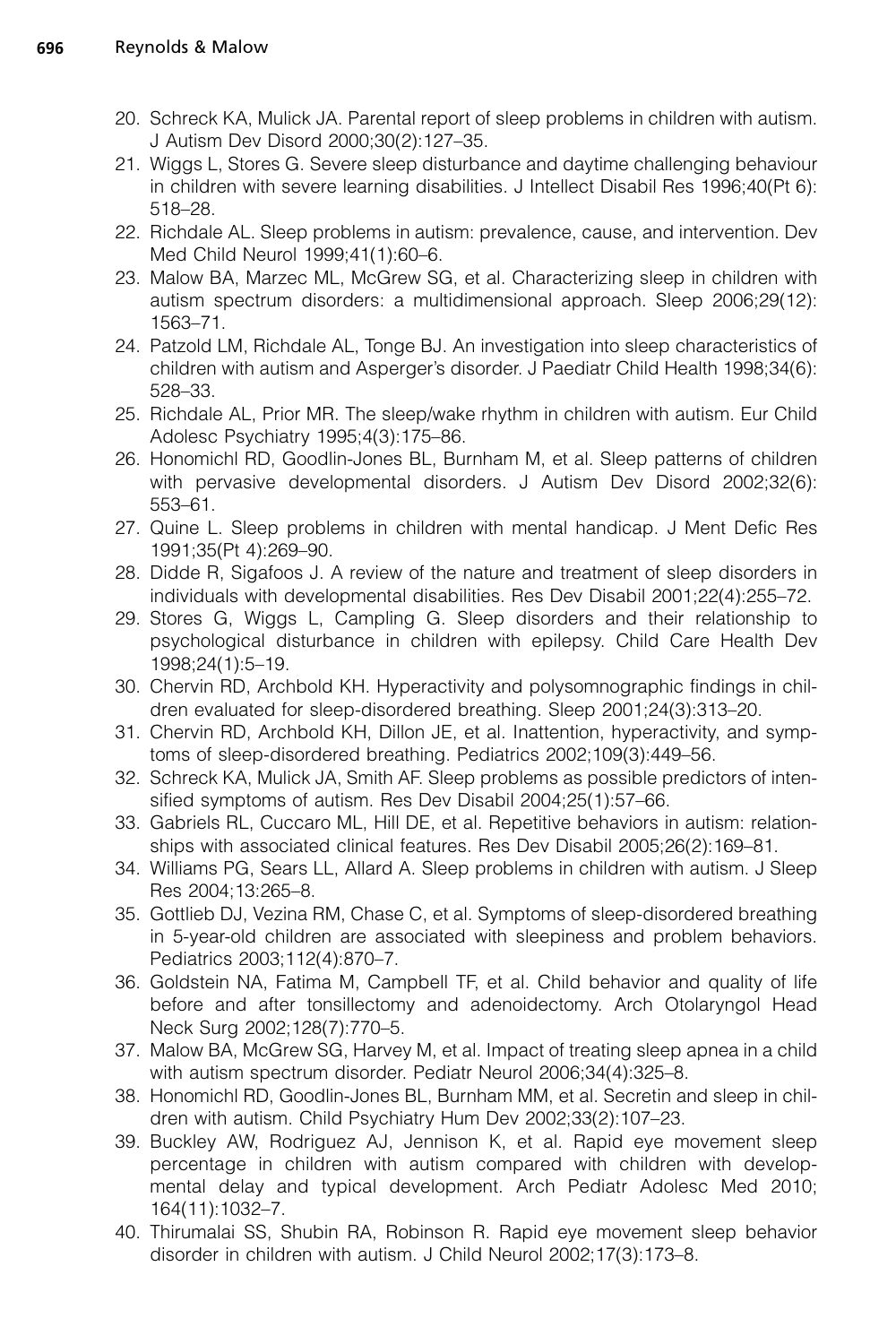- <span id="page-12-0"></span>41. Mahowald MW. REM sleep parasomnias. In: Kryger MH, Roth T, Dement WC, editors. Principles and practice of sleep medicine. Philadelphia: Elsevier Saunders; 2011. p. 1083–97.
- 42. Hoban TF. Rhythmic movement disorder in children. CNS Spectr 2003;8(2):135–8.
- 43. Simakajornboon N, Kheirandish-Gozal L, Gozal D. Diagnosis and management of restless legs syndrome in children. Sleep Med Rev 2009;13(2):149–56.
- 44. Valicenti-McDermott M, McVicar K, Rapin I, et al. Frequency of gastrointestinal symptoms in children with autistic spectrum disorders and association with family history of autoimmune disease. J Dev Behav Pediatr 2006;27(2 Suppl):S128–36.
- 45. Ahearn WH, Castine T, Nault K, et al. An assessment of food acceptance in children with autism or pervasive developmental disorder-not otherwise specified. J Autism Dev Disord 2001;31(5):505–11.
- 46. Schreck KA, Williams K, Smith AF. A comparison of eating behaviors between children with and without autism. J Autism Dev Disord 2004;34(4):433–8.
- 47. Nieminen-von Wendt T, Paavonen JE, Ylisaukko-Oja T, et al. Subjective face recognition difficulties, aberrant sensibility, sleeping disturbances and aberrant eating habits in families with Asperger syndrome. BMC Psychiatry 2005;5:20 1–8.
- 48. Schreck KA, Williams K. Food preferences and factors influencing food selectivity for children with autism spectrum disorders. Res Dev Disabil 2006;27: 353–63.
- 49. Dosman CF, Brian JA, Drmic IE, et al. Children with autism: effect of iron supplementation on sleep and ferritin. Pediatr Neurol 2007;36(3):152–8.
- 50. Latif A, Heinz P, Cook R. Iron deficiency in autism and Asperger syndrome. Autism 2002;6(1):103–14.
- 51. Malow BA. Sleep disorders, epilepsy, and autism. Ment Retard Dev Disabil Res Rev 2004;10(2):122–5.
- 52. Owens JA, Spirito A, McGuinn M. The Children's Sleep Habits Questionnaire (CSHQ): psychometric properties of a survey instrument for school-aged children. Sleep 2000;23(8):1043–51.
- 53. Reed HE, McGrew SG, Artibee K, et al. Parent-based sleep education workshops in autism. J Child Neurol 2009;24(8):936–45.
- 54. Achenbach TM, Rescorla LA. Manual for the ASEBA preschool forms and profiles. Burlington (VT): University of Vermont, Research Center for Children, Youth, and Families; 2001.
- 55. Malow BA, Crowe C, Henderson L, et al. A sleep habits questionnaire for children with autism spectrum disorders. J Child Neurol 2009;24(1):19–24.
- 56. Jan JE, Owens JA, Weiss MD, et al. Sleep hygiene for children with neurodevelopmental disabilities. Pediatrics 2008;122(6):1343–50.
- 57. Wiggs L, Stores G. Sleep patterns and sleep disorders in children with autistic spectrum disorders: insights using parent report and actigraphy. Dev Med Child Neurol 2004;46(6):372–80.
- 58. Christodulu KV, Durand VM. Reducing bedtime disturbance and night waking using positive bedtime routines and sleep restriction. Focus Autism Other Dev Disabl 2004;19(3):130–9.
- 59. Weiskop S, Richdale A, Matthews J. Behavioural treatment to reduce sleep problems in children with autism or fragile X syndrome. Dev Med Child Neurol 2005; 47:94–104.
- 60. Moon EC, Corkum P, Smith IM. Case study: a case-series evaluation of a behavioral sleep intervention for three children with autism and primary insomnia. J Pediatr Psychol 2011;36:47–54.